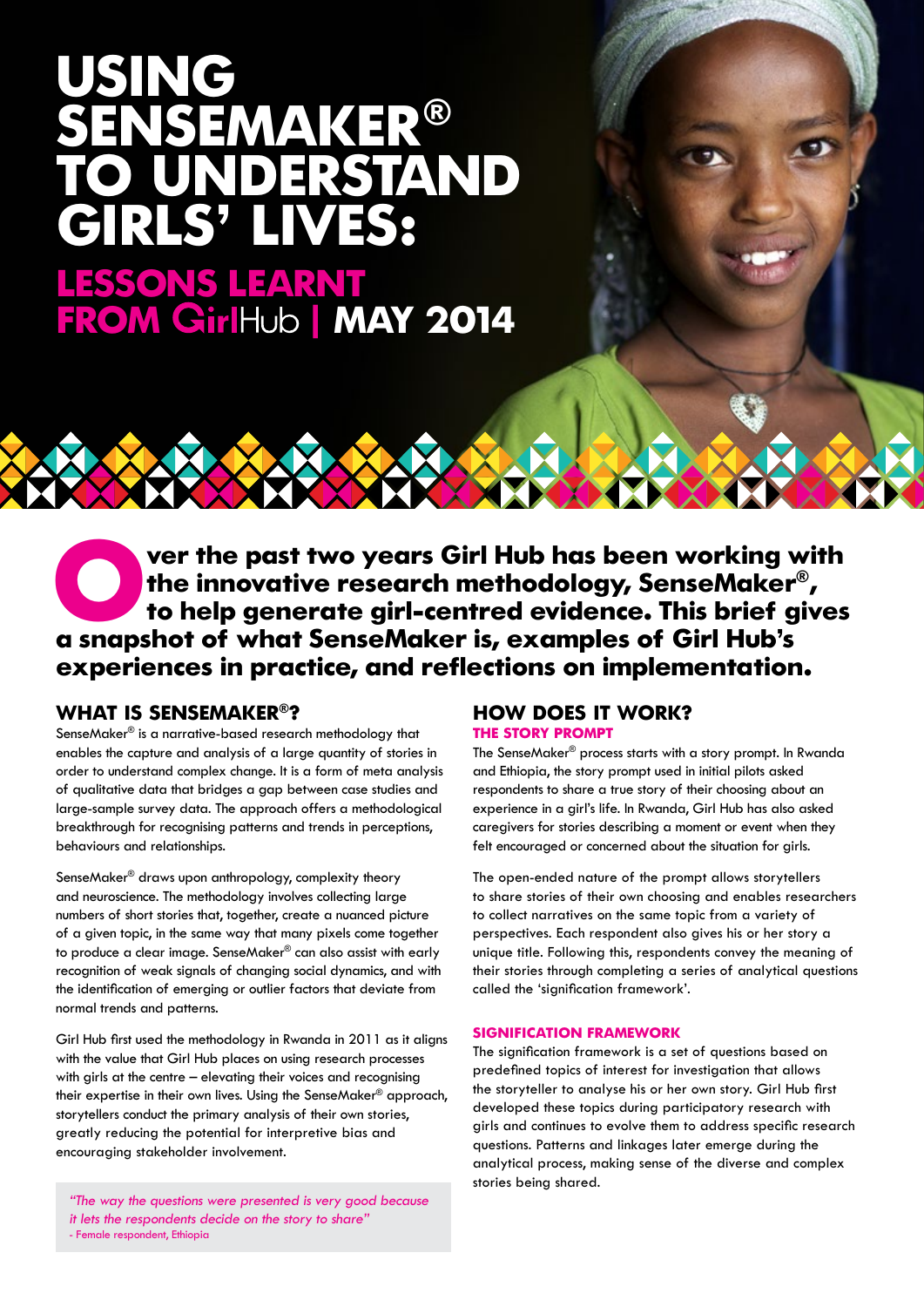## **THE FRAMEWORK IS BASED ON FOUR TYPES OF QUESTION: 1. TRIADS:**

The corners of a triangle correspond with three elements that describe an overarching concept such as 'decision making' or 'behaviour types'. The storyteller places a mark within the triangle, based on how strongly they feel each element is present within their story. The diagram below illustrates a triad from Ethiopia.

#### In your story, a girl is…



## **LACK OF KNOWLEDGE \***

She was 14 years old and she was born and raised in a rural area. She was a student but her father agreed to give her to an old man through marriage. The girl was a clever student. She didn't know that it was her wedding. Even when she asked her parents about the preparations they were making, they told her it was some occasion. She suspected that it was something big. She went to school knowing that she was going to be married. She told her friend, whom she loved and trusted. Her friends brought the police and her teacher also advised the family. Then the family agreed to stop the wedding. So the girl was very happy and her friends were also happy. The girl continued her education.

#### **2. DYADS OR POLARITIES:**

The storyteller locates their story on a spectrum between two extremes.

#### **Your story shows behaviour or life path for girls that is...**



#### **Your story shows behaviour or life path for girls that is...**



#### **3. STONES:**

The storyteller places a labelled 'stone' onto a grid or matrix where the storyteller feels it best fits in relation to their story. Below is an example from Rwanda.

In your story, a girl is…



## **4. MULTIPLE CHOICE AND**

These questions are critical to allow for digging deeper into the patterns. For example, storytellers may be asked about the main topic of their story (marriage, education, etc.) or the main emotions that were present in their story (isolation, determination, etc.). These questions provide filters that are useful for disaggregation and further analysis.

The analytical software 'digests' the stories and presents the data in visual and quantifiable patterns. The ability to refer between patterns and stories and to probe individual narratives is one of the many useful functions of the SenseMaker® analytical software.

#### **COLLECTION METHODS**

Stories can be collected on paper or on a smartphone or tablet with an iOS or Android app. One of the benefits of using a mobile app for data collection is instant uploading of data that reduces the likelihood of data entry error. Girl Hub has also tested both one-on-one story collection and group collection, which can be more efficient in gathering multiple stories at once but is more suitable for respondents with high literacy levels.

#### **THE SOFTWARE**

SenseMaker® uses two unique software applications for data entry and analysis. After developing the signification framework, an online data entry platform called Collector is created and assigned a specific project URL. For data collection with mobile devices where there is Internet access, data can be instantly entered and uploaded to the Collector site. If using paper-based collection, data will be entered manually and uploaded when the internet is available.

Once all story data has been uploaded, the SenseMaker® Explorer software contains a suite of tools for data analysis. The different tools allow for easy visual representation of data, which can also be exported as statistical data.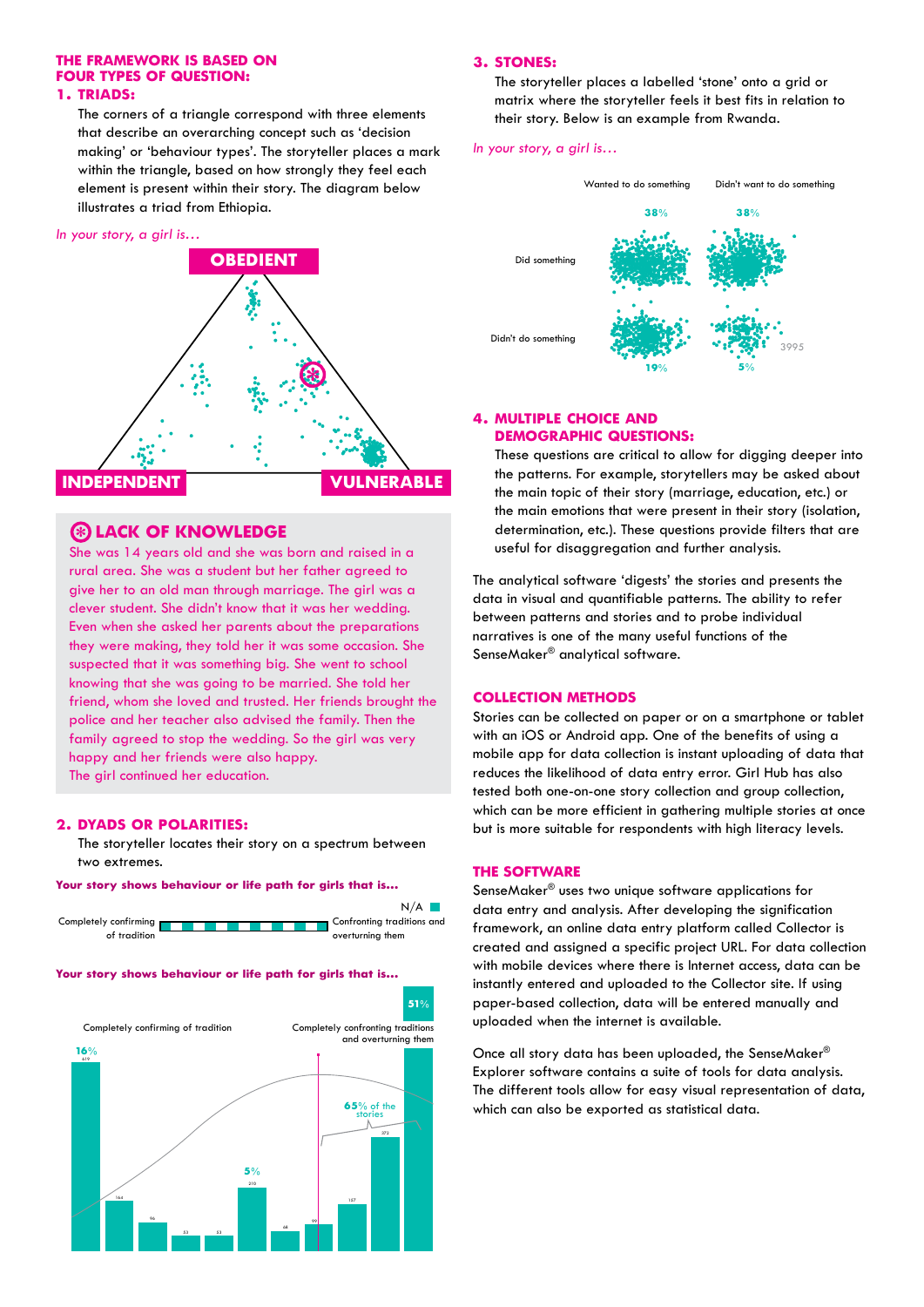## **WHEN AND WHERE HAS GIRL HUB USED SENSEMAKER®?**

In 2013, Girl Hub used hybrid data collection tools combining SenseMaker® with quantitative survey questions in Rwanda and Ethiopia for large-scale studies on societal attitudes and behaviours toward girls. The studies collected 2,700 stories from Ethiopia and 4,000 stories from Rwanda. In 2015, a second round of stories will be collected to analyse shifts in story patterns and survey responses in relation to exposure to Girl Hub activities.

Other examples of how Girl Hub has applied SenseMaker® include:

#### **RWANDA**

- • Parental Perceptions of the '12+' mentorship programme for girls, November 2011 – February 2012. Sample: 389 girls and 1140 caregivers.
- Ni Nyampinga brand pilot study, 2013. The study served the dual purposes of determining whether SenseMaker® is useful for learning about attitudinal shifts relating to brand exposure and testing the viability of using iOS devices to capture stories in rural Rwanda. Sample: 143 girls

## **ETHIOPIA**

• Pilot study to assess SenseMaker's® potential for use in Ethiopia, June – July 2012. Sample: 350 girls, boys and caregivers

## **FINDINGS EMERGING FROM ANALYSIS**

Common themes emerging from the stories collected to date on girls' lives in Rwanda and Ethiopia include: the importance of education, prevalence of gender-based violence, rape, emotional and physical abuse, marriage and pregnancy, economic activity, and sexual and reproductive health choices.

## **RWANDA: 12+ STUDY**

- The majority of stories were told about events that were common and harmful to girls; much fewer stories were 'common and good'.
- • Many stories involved situations that were confronting rather than perpetuating traditions.
- The areas where airls and parents were viewed as having the most decision-making ability were education and health.
- The areas where boys/men had the most input were pregnancy and health, while they had the least input on work-related issues.

## **NI NYAMPINGA RESEARCH**

- • Girls were able to easily learn to use iPads and they found it to be a fun and enjoyable way to engage in data collection.
- • Storytellers who had not heard of Ni Nyampinga did not tell stories about girls' confidence or stories about lasting improvement (those who had heard of Ni Nyampinga did).

## **TOLERANCE**

There is a girl who got an unwanted pregnancy then her father beat her until leaders forbade him to beat the girl. Now, he no longer beats her and it has been a few days since she gave birth. At home, they gave her everything she wanted, she doesn't have a problem.

## **ETHIOPIA PILOT STUDY**

- Half the stories were indexed as relating to girls' vulnerability and there were few stories about supportive friendships among girls, triangulating data from other sources on girls' social isolation.
- • Storytellers in Ethiopia indicated that the two best ways to improve girls' lives were to increase their self-confidence and to improve girls' access to legal support.
- • The emotions most commonly associated with stories about girls' lives were anger and sadness.

## **HOW THE STORIES HAVE INFLUENCED OUR PROGRAMMES**

- • Girl Hub has revised its advocacy and programme strategies to prioritise addressing violence against girls in Rwanda.
- The stories collected are being used to inform the storylines of a fictional behavioural change radio drama about the lives of teenage girls in Ethiopia, called Yegna.
- In Ethiopia, the SenseMaker® pilot also highlighted girls' migration as an emerging trend. The baseline study on attitudes and behaviours confirmed that migration is an increasingly important issue for girls in rural communities. As a result, Girl Hub Ethiopia is a partner on a multi-country research project to better understand girls' experiences of migration.

## **RESPONSES TO THE METHODOLOGY**

- • Girl respondents were so keen on the process that they spontaneously volunteered to help recruit more storytellers (snowball sampling).
- • Respondents appreciated having the choice and space to share something of importance to them, in their own words. They were also curious to hear others' stories so there is an opportunity to use data to inspire community conversations and shift social norms.
- • For Girl Hub, the focus on girls' voices has an added benefit of contributing to increasing girls' agency and improving the perception of girls in society. The research process promotes greater acceptance that 'everyone has a story to tell' that is relevant and valuable.